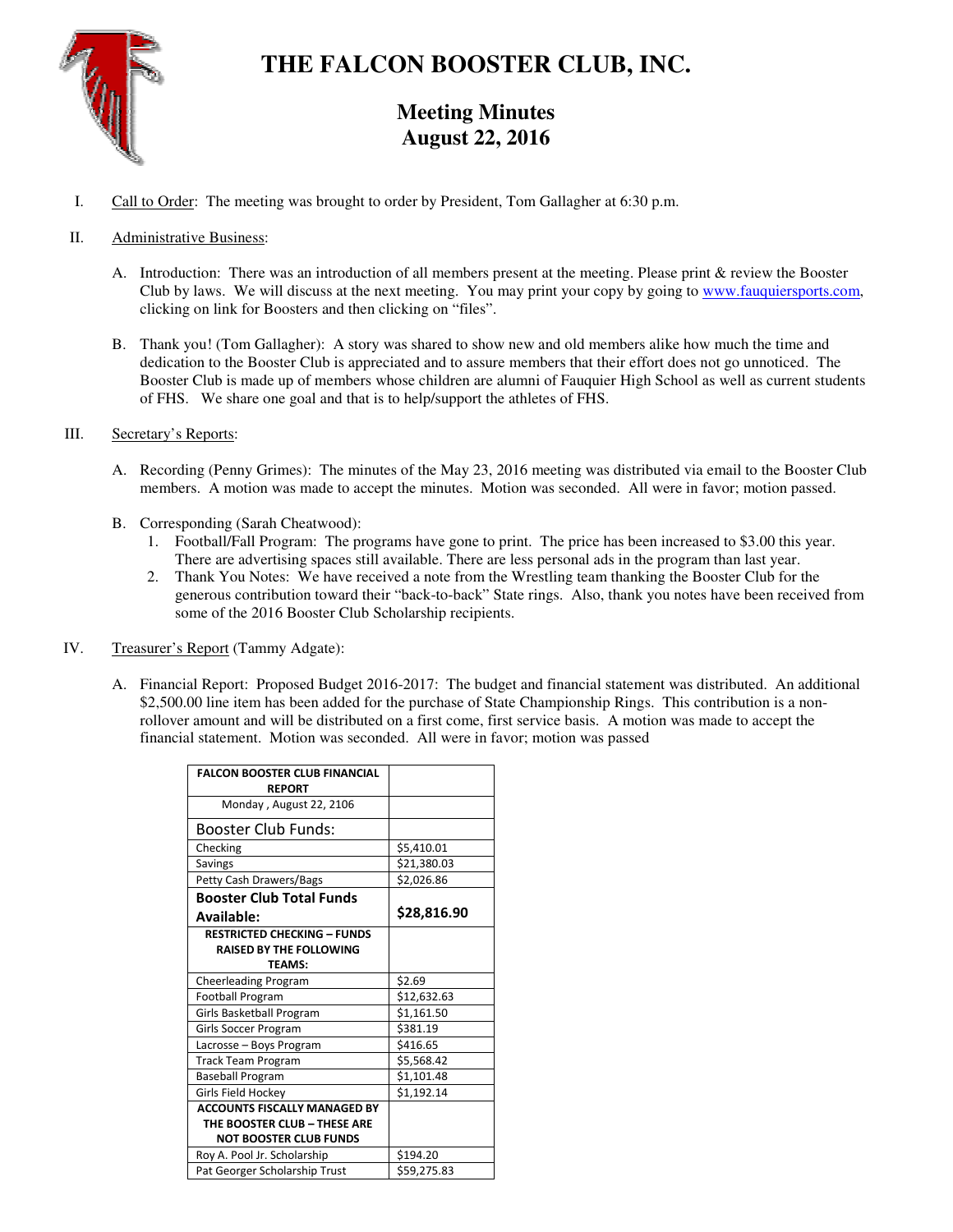B. Housekeeping Issues (Team Stipend): no report

#### V. Committees:

- A. Committee Assignments 2016-2017 (Tom Gallagher): A list of all Booster Club Committees was distributed. If you would like to volunteer, please contact a Booster Board Member for more information. You will find a list of all Board Members, along with a list of ways you can volunteer, on the Booster application or on the Booster link found on the FHS website.
- B. Committee Reports:
	- 1. Membership (Mary Kay): Prior to the meeting, we had 44 total members. 22 members and 22 Board members.
- C. Concessions: Football/Volleyball/ Field Hockey:
	- 1. Pricing and Inventory (Sharion Rigney): We need to find a better way to keep track of the expiration dates and find a way to rotate drinks. We have noticed that today's items that were stocked had an expiration date of 10/16. We will be checking the expiration dates when the items are received from Pepsi to insure that the items have a longer shelf life. The prices on some items will be changing this year. The changes requested were as follows: Chick-fil-a sandwiches-\$5.00, soda bottles-\$2.00, donated soda cans-\$1.00, water-\$1.00. A motion was made to accept the changes in the pricing for certain items listed above. Motion was seconded. All were in favor; motion was passed.
	- 2. Insurance (Tom Gallagher): The insurance coverage the Booster Club carries covers the members and volunteers while providing Booster volunteer work only. No one under the age of 14 is permitted in the concession area at any time. Signs will be posted.
	- 3. Season Update (Sharion Rigney): Orders are coming in and as of today there is no air conditioning in the football concession area. If there is no air, we will not have any chocolate for sale. Hopefully, the concession stand air conditioner will be fixed before the game on Friday. The Pepsi machine on the home side is making noises. The machine on the visitor side is not working. Pepsi says they will hopefully have the machine replaced this Friday or by next week.
	- 4. Football team mom (Shelley Pederson) asked if the concession staff would be willing to cook hamburgers and hotdogs to feed the football team. Meat will be purchased by the football team and brought to the concession area prior to the game. Sharion said that she would be happy to do that.

#### VI. Director of Student Activities:

- A. Report (Mark Holmes, Athletic Director): The Fall season has officially begun! More details to come at the next meeting.
- B. Thank you! (Mr. Burton, Principal): This season we have a total of 228 student athletes. Thank you for all you do for the students at FHS. The best gift you can give to the students and their school is the gift of TIME.

#### VII. Old Business:

- A. New Grill Football (Sharion Rigney): Waiting for the grills to go on sale in September/October. Home Depot grill is \$480.00, including the cover, and she will also be talking to Ken at Rankin's Hardware about giving the school a good deal or possibly a donation. It would be nice to get a good grill so it will last. Motion was made to allow up to \$500.00 towards the purchase of a new grill. Motion was seconded. All were in favor; motion was passed.
- B. Computer and Software Treasurer (Tammy Adgate): This has not been purchased yet.
- C. HUDL: Fall Football, Volleyball, Field Hockey Winter – Boys and Girls Basketball Spring – Boys and Girls Soccer Coach Holmes has confirmed that this program is being used by these teams.
- D. Wrestling Back-to-Back State Champion Rings: The rings have arrived and were distributed during a recent team dinner.